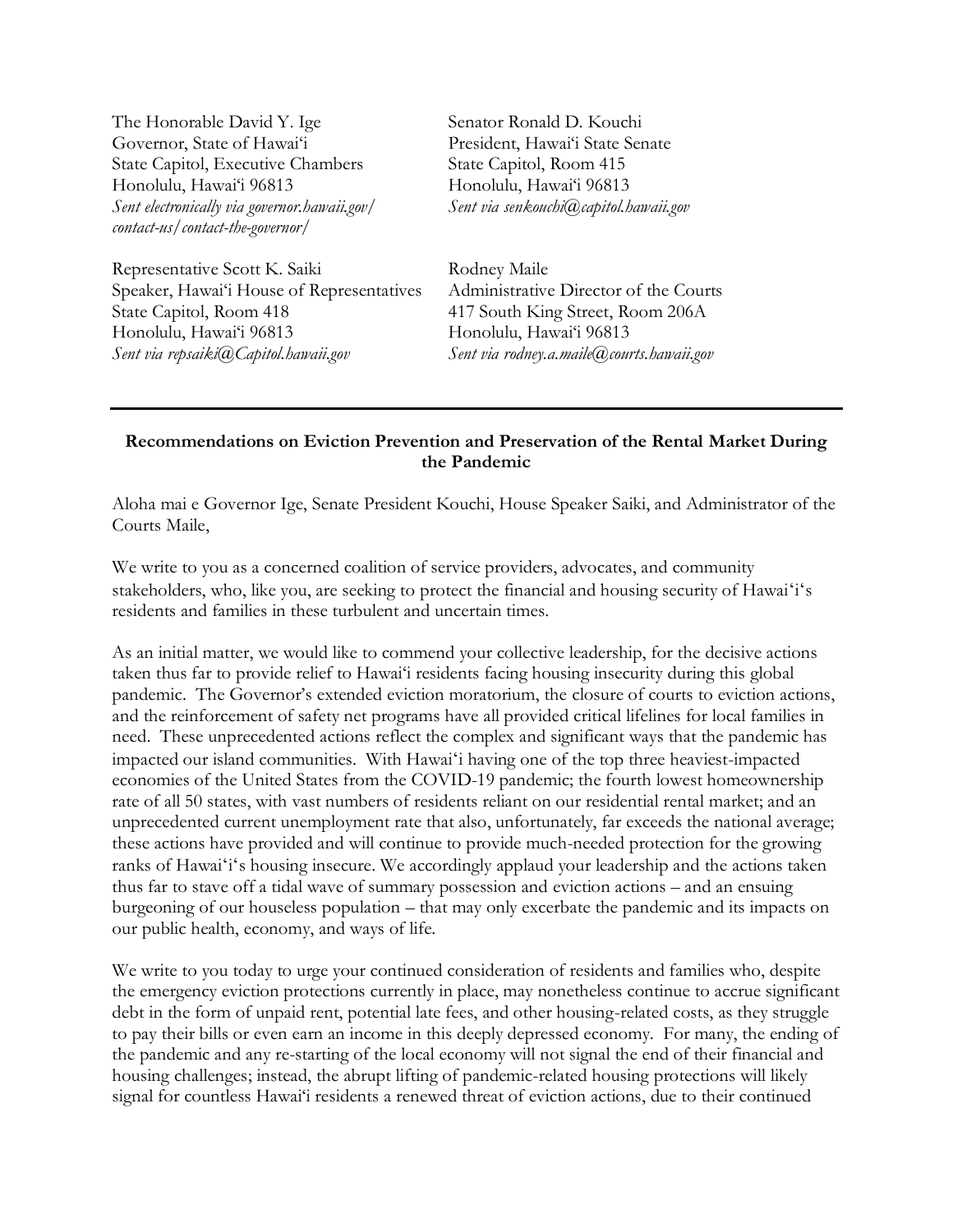inability to pay their rent and whatever debt they may have accrued during the current shut-down. Again, the impacts of mass eviction actions would be manifold: **families forced to choose between spending what little savings they have left, if any, on rent, or food and other necessities; our court system clogged with summary possession claims and related actions; and our shelters and streets filled with scores of newly houseless individuals and families, including those whose eviction records and citations for "sit-lie" and similar "lifestyle" violations may make it that much more difficult to secure affordable and sustainable housing.** Needless to say, these impacts will only further burden our economy and its drivers – our islands' residents – during what should otherwise be a period of recovery.

**Accordingly, to proactively mitigate or prevent an unprecedented housing crisis and the inevitable socioeconomic disaster that may result from mass evictions, and in light of the legislature's planned reconvening on June 15, we respectfully submit the following, nonexhaustive list of proposals for your respective consideration and potential collaborative action:**

- An extended eviction moratorium that should be continued for a reasonable and fair amount of time for the economy to recover, so that tenants can generate the income necessary to pay off any housing-related debt resulting from the pandemic shut-down;<sup>1</sup>
- A landlord subsidy program, using state or federal (CARES Act) funds, to cover up to 20% of monthly rent for tenants affected by the pandemic, available to landlords who agree (1) to reduce rent by 20% and (2) to refrain from evictions for six months after the expiration of any eviction moratorium. For example, for a base rent of \$1000, the tenant would cover \$600, the subsidy would cover \$200, and the landlord's rent reduction would cover \$200;
- A tax credit or deduction for landlords based on reductions in rent provided to their tenants;
- A robust, mandatory mediation process as a forum to encourage landlords and tenants to come to a mutually agreeable resolution of landlord tenant disputes; and
- An expungement of eviction records if the eviction action was based in part on back rent or late fees accrued during the pandemic.

We strongly believe that policies such as the above will, with the existing and additional support and relief from governmental and nongovernmental organizations, **significantly minimize the threat of mass evictions and resulting mass houselessness that would otherwise persist well after the end of the pandemic's threat to our public health.** We note that similar policies are already being explored or put into place in other jurisdictions, such as California, Massachusetts, and Minnesota, among other states.

As a final note, we also write to assure you that we are committed to doing what we can to further address the housing and larger financial challenges facing Hawai'i's residents during this unprecedented period of crisis and transition. We have already begun working together and with other entities and organizations to identify the unique housing concerns of various and particularly vulnerable communities, broadly disseminate sources of support and best practices for tenants and landlords, and directly and indirectly address current housing needs through loans and grants to individuals and community programs. We are also more than willing to work with the legislature,

<sup>1</sup> Eviction protections could also be reserved for those directly impacted by the pandemic, such as through a rebuttable presumption that any housing debt accrued during the pandemic was due to the pandemic.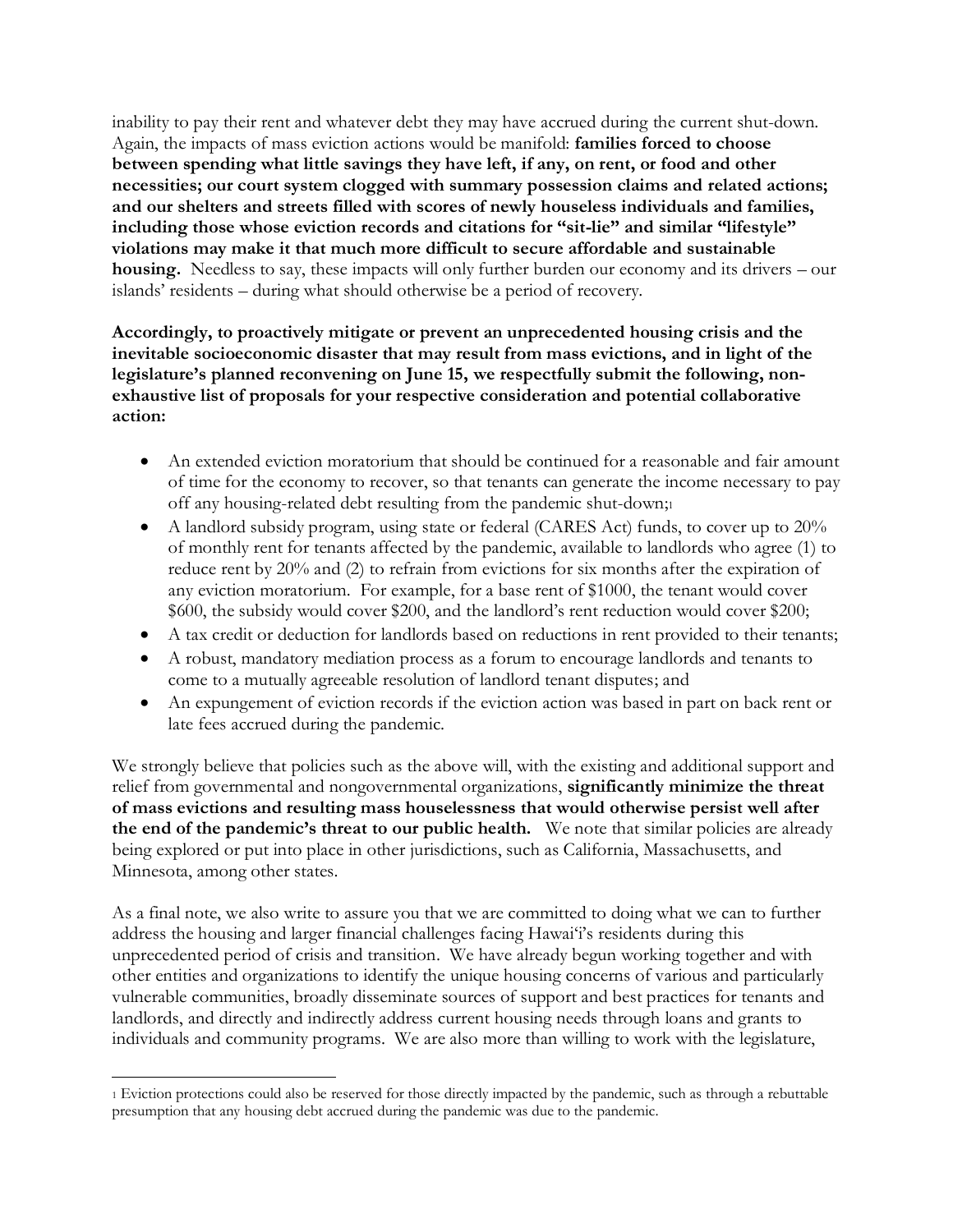the Governor's office, and the courts to further develop these and other policy proposals that would provide further relief to Hawai'i's current and future housing insecure, including through additional research into practices being considered in other jurisdictions, and analyses of the unique circumstances seen in Hawai'i and in the many diverse communities that make up our social fabric.

Should you wish to discuss this matter with us any further, please have your staff contact us through Deja Ostrowski, Staff Attorney, Medical-Legal Partnership for Children, at (808)728-0004 or via email at dejao@hawaii.edu.

Mahalo nui loa for your consideration of our request.

## **Organizations Signing On:**

AF3IRM Hawaiʻi ALEA Bridge Aloha Independent Living Hawaii Aloha United Way Catholic Charities Hawaiʻi Child & Family Service Chinatown Gateway Plaza Tenant Association (CGPTA) Community Empowerment Resources Faith Action for Community Equity (FACE) Family Promise of Hawaii FAS Empowerment Habitat for Humanity Hawaii Island Harris United Methodist Church Hawai'i Children's Action Network Hawaii Appleseed Center for Law & Economic Justice Hawaii Community Lending Hawaii Health & Harm Reduction Center Hawaii Homeless Healthcare Hui Hawaii Kai Homeless Task Force Hawaii State Coalition Against Domestic Violence Hawaii Youth Services Network Hawaiian Affairs Caucus of the Democratic Party of Hawaii Hawaiian Community Assets HealthyPacific.Net Hep Free Hawaii Hoʻōla Nā Pua HOPE Services Hawaiʻi House District 26 - Democratic Party of Hawaiʻi Japanese American Citizens League, Honolulu Chapter Kalihi Palama Hawaiian Civic Club Kealahou West Oahu KL Felicitas Foundation Kokua Kalihi Valley Kuʻikahi Mediation Center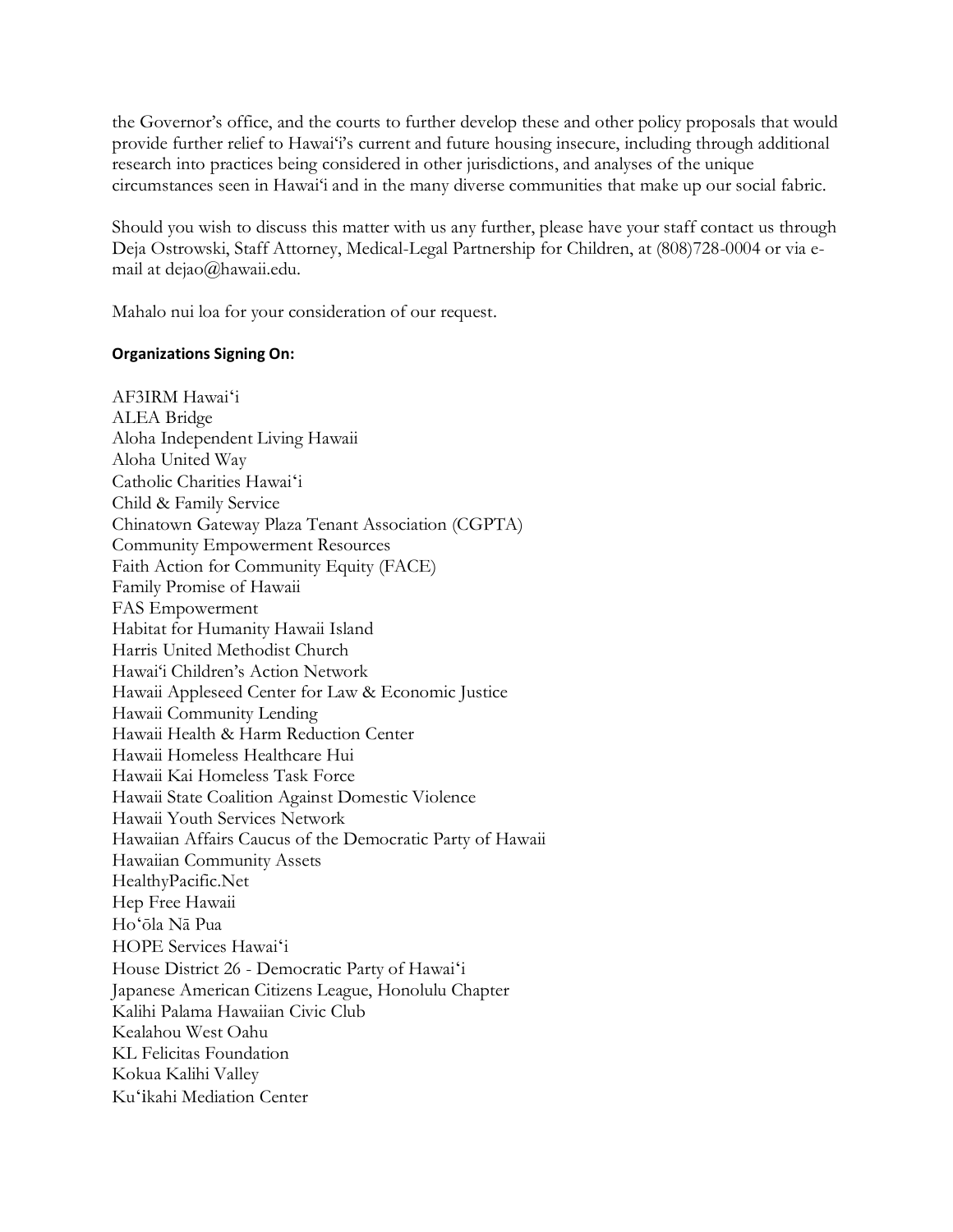Kuaʻāina Ulu 'Auamo Marshallese Community Organization of Hawaii Mediation Services of Maui, Inc. Medical-Legal Partnership for Children in Hawaiʻi Mental Health America of Hawai'i Molokaʻi Community Service Council Native Hawaiian Legal Corporation Office of Hawaiian Affairs Administration Papa Ola Lōkahi Partners In Care RYSE Shelter of Wisdom The Food Basket Inc., Hawaiʻi Island's Food Bank The Mediation Center of the Pacific, Inc. Waipahu Safe Haven Immigrant/Migrant Resource Center YWCA Oahu

## **Individuals Signing On:**

Allison K Mikuni Ana Advincula Andrea Staley Ann Rita Taugasolo-Wilks Brenda Asuncion Britt A Nakamura Brooke Allan Carlson Carolina Jesus Carolyn Eaton Catherine Rose Kane-Paulo Cheryl Guzikowski Christine Richardson Daniel Mistak Darlene Rodrigues David Abitbol David Deges Deanna Espinas Donita Garcia Erika Vargas Esther Solomon Jack Barile Jaime Stevens James Richard Skouge Jane Pascual Jen Jenkins Jennifer Gonzales Jennifer Hill Jewel Leihuanani Castro